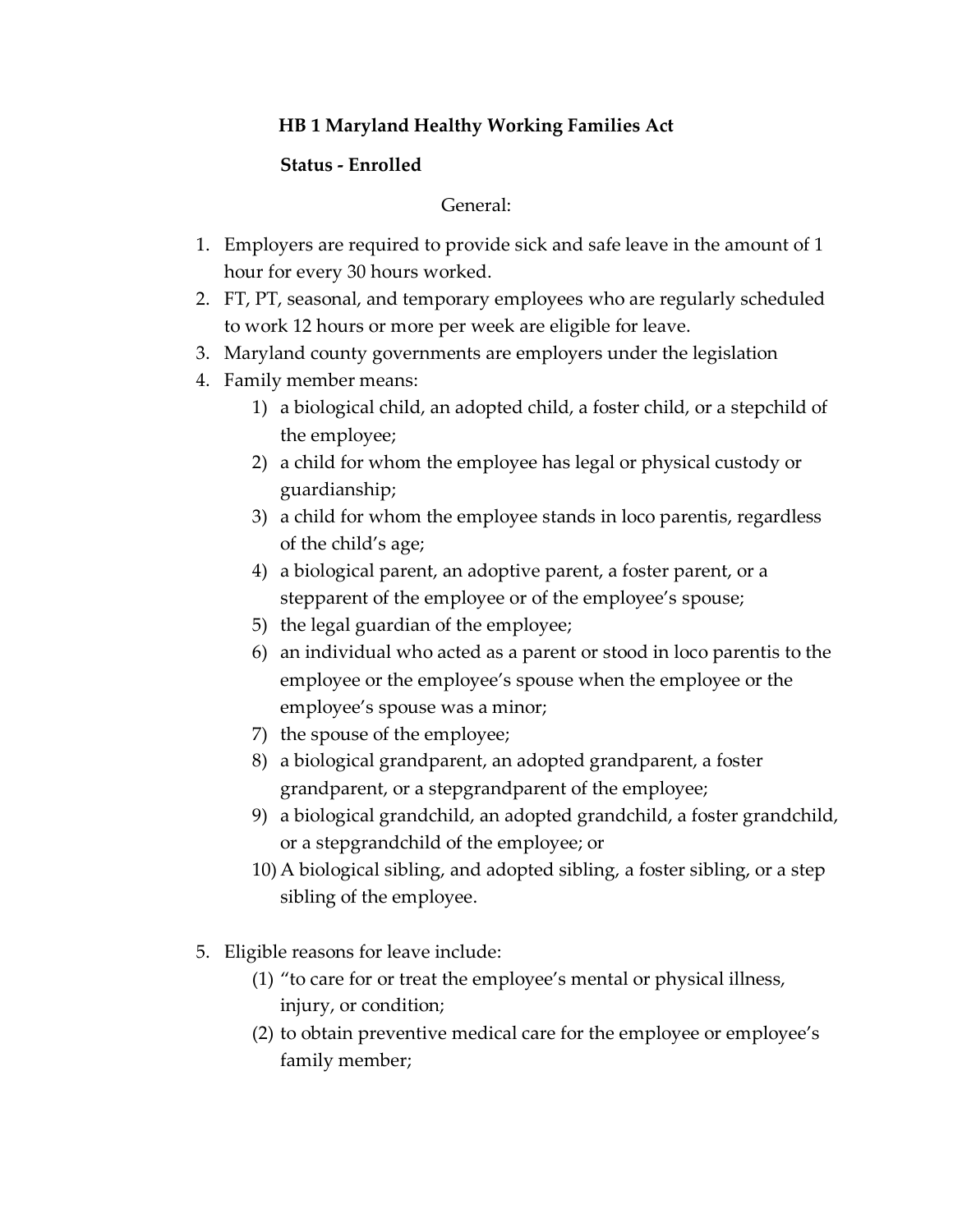- (3) to care for a family member with a mental or physical illness, injury, or condition; or
- (4) for maternity of paternity leave; or
- (5) if:

(i) the absence from work is necessary due to domestic violence, sexual assault, or stalking committed against the employee or the employee's family member; **and**

(ii) the leave is being used:

1. by the employee to obtain for the employee or the employee's family member:

a. medical or mental health attention that is related to the domestic violence, sexual assault, or stalking;

b. services from a victim services organization related to the domestic violence, sexual assault, or stalking; or

c. legal services or proceedings related to or resulting from the domestic violence, sexual assault, or stalking; **or**

2. during the time that the employee has temporarily relocated due to the domestic violence, sexual assault, or stalking.

- Exceptions:
	- 1. Workers under 18 are exempt from the legislation.
	- 2. Those who regularly work less than 12 hours a week are exempt.
	- 3. Those who are covered by a collective bargaining agreement that expressly waives the terms of the legislation are exempt.
	- 4. The legislation does not require an employer to modify and existing paid leave policy if the policy permits an employee to accrue and use leave under terms and conditions that are at least equivalent to the earned sick and safe leave provided for under the legislation.
	- 5. Employers do not have to provide leave to employees within the first 106 days or accrue earned sick and safe leave during a:
		- (1) 2–week pay period in which the employee worked fewer than 24 hours total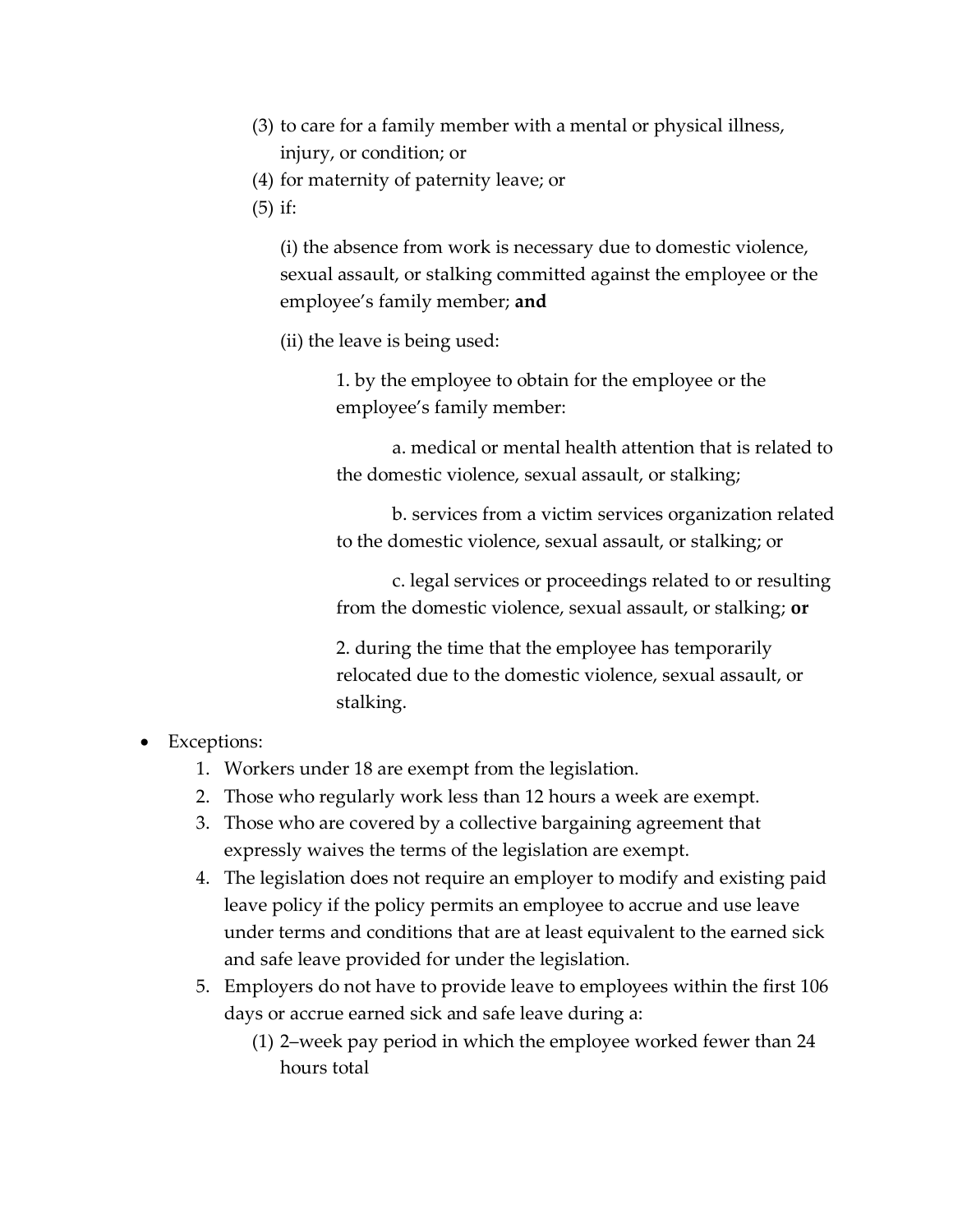- (2) 1–week pay period if the employee worked fewer than a combined total of 24 hours in the current and the immediately preceding pay period; or
- (3) Pay period in which:
	- the employee is paid twice a month regardless of the number of weeks in a pay period; and
	- the employee worked fewer than 26 hours in the pay period.
- 6. Nonprofits and governmental units do not have to provide leave to employees employed in accordance with a grant, the duration of which is limited to 1 year and is not subject to renewal.
- 7. Employers do not have to allow accrual of more than 40 hours or use of more than 64 hours of sick or safe leave in a year, and do not have to allow accrual of more than 64 hours at any time.
- Details:
	- 1. An employer may require an employee who uses earned sick and safe leave to provide verification that the leave was used appropriately if:
		- The leave was used for more than two consecutive shifts; or
		- (1) the employee used the leave during the period between the first 107 and 120 calendar days, both inclusive, that the employee was employed by the employer; and
		- (2) the employee agreed to provide verification under terms mutually agreed to by the employer and the employee at the time the employee was hired by the employer
	- 2. If an employer re-hires and employee within a 37-week timeframe, the leave previously accrued must be reinstated.
	- 3. Notice:
		- (1) if the need to use earned sick and safe leave is foreseeable, an employer may require an employee to provide reasonable advance notice of not more than 7 days before the date the earned sick and safe leave would begin.
		- (2) if the need to use earned sick and safe leave is not foreseeable, an employee shall:
			- (i) provide notice to an employer as soon as practicable; and
			- (ii) generally comply with the employer's notice or procedural requirements for requesting or reporting other